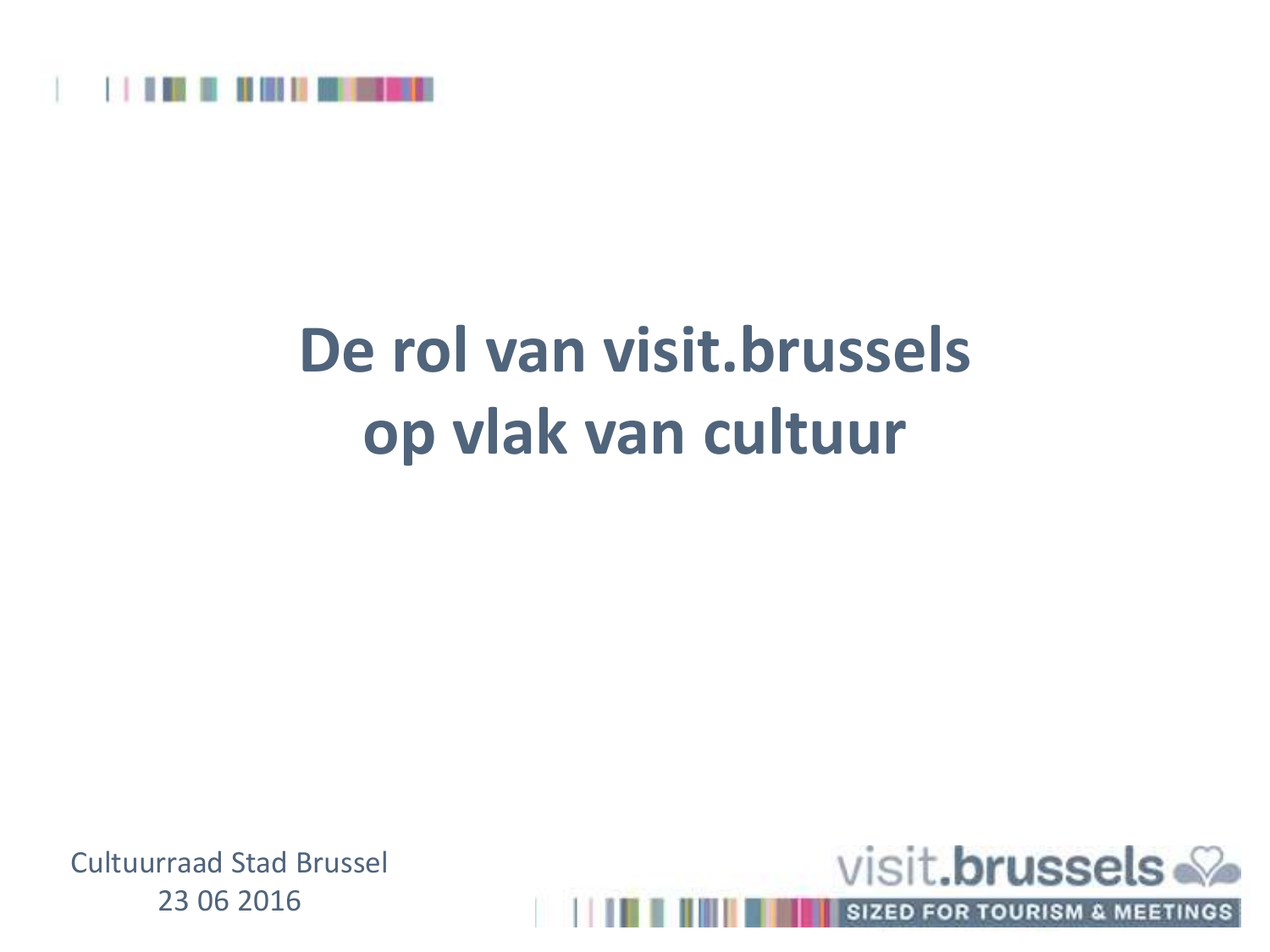

#### **Presentatie**

- 1. Structuur en opdracht visit.brussels
- 1. Affinitaire marketing
- 2. Samenwerking met de culturele sector

visit.brussels

**SIZED FOR TOURISM & MEET** 

- 1. agenda.brussels
- 1. MIXITY.brussels 2017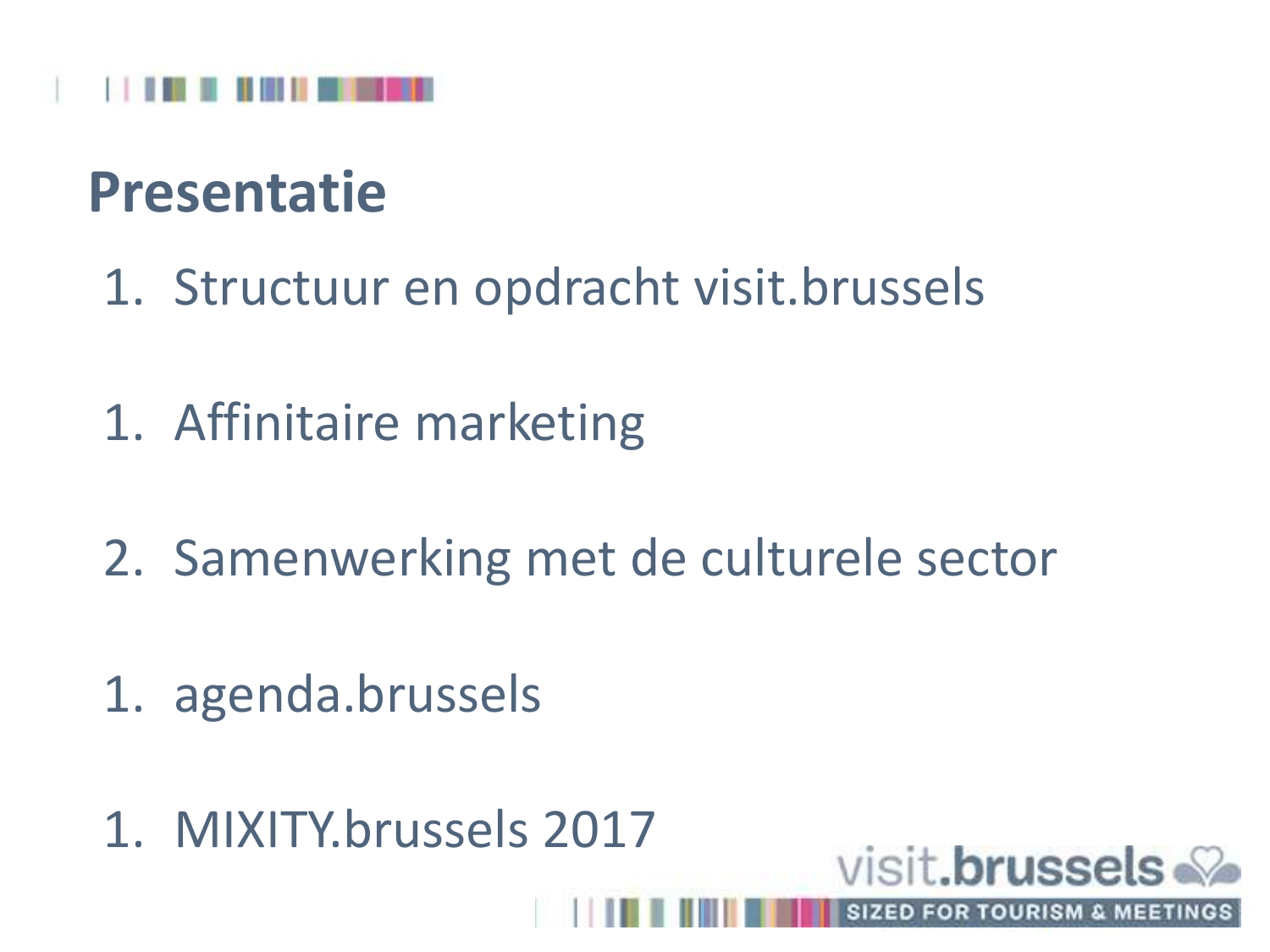

## **Structuur en opdracht visit.brussels**



SIZED FOR TOURISM & MEETINGS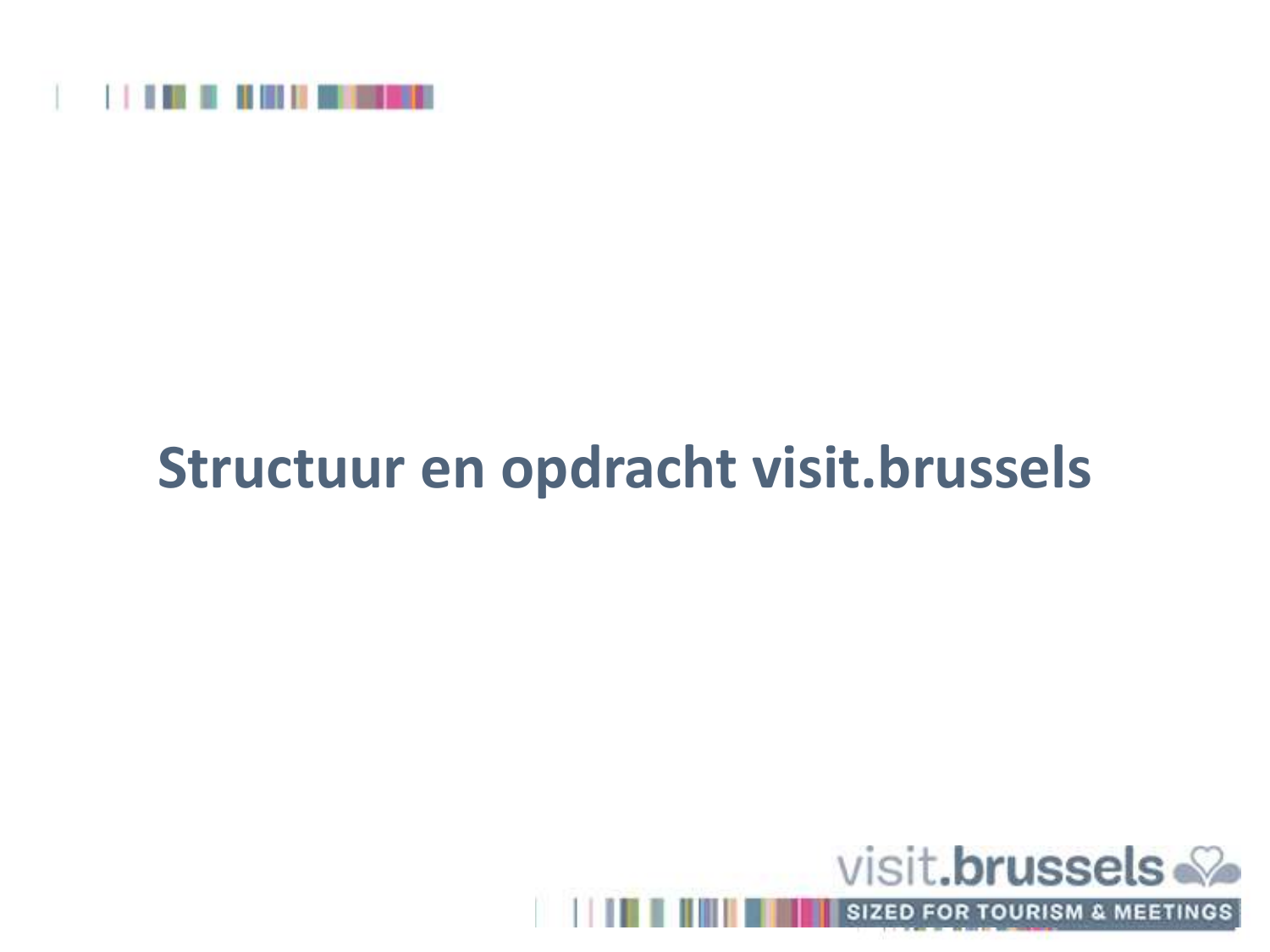

## **visit.brussels, een nieuw agentschap**

2015

Fusie van :

- Visitbrussels vzw
- BIP vzw
- europe.brussels Liaison Office

#### 2017

• Integratie van 1/3 van Wallonie-Bruxelles Tourisme (WBT)

visit.brussels.

**SIZED FOR TOURISM & MEETING**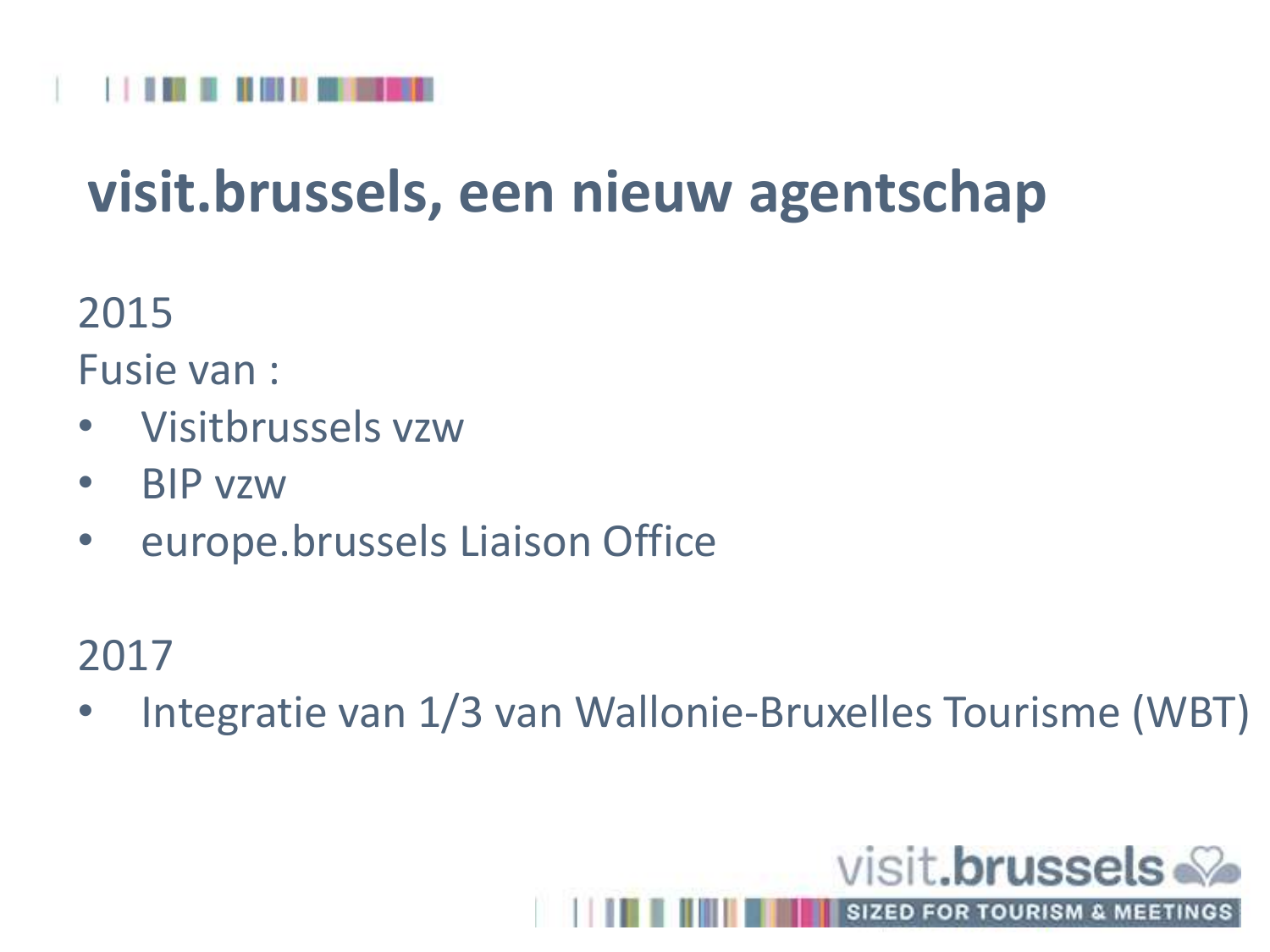## **Missie van visit.brussels**

- visit.brussels is communicatieagentschap voor toerisme en cultuur in het Brussels Hoofdstedelijk Gewest.
- visit.brussels kreeg de opdracht het imago van het Brussels Hoofdstedelijk Gewest te versterken.
- visit.brussels wil Brussel lokaal en internationaal profileren als de hoofdstad van 500 miljoen Europeanen; een 'wereldstad' waar meer dan 180 nationaliteiten samenleven en Brussel maken tot een kosmopolitische stad die voeling houdt met de rest van de wereld.

visit.**brussels** 

**SIZED FOR TOURISM & ME**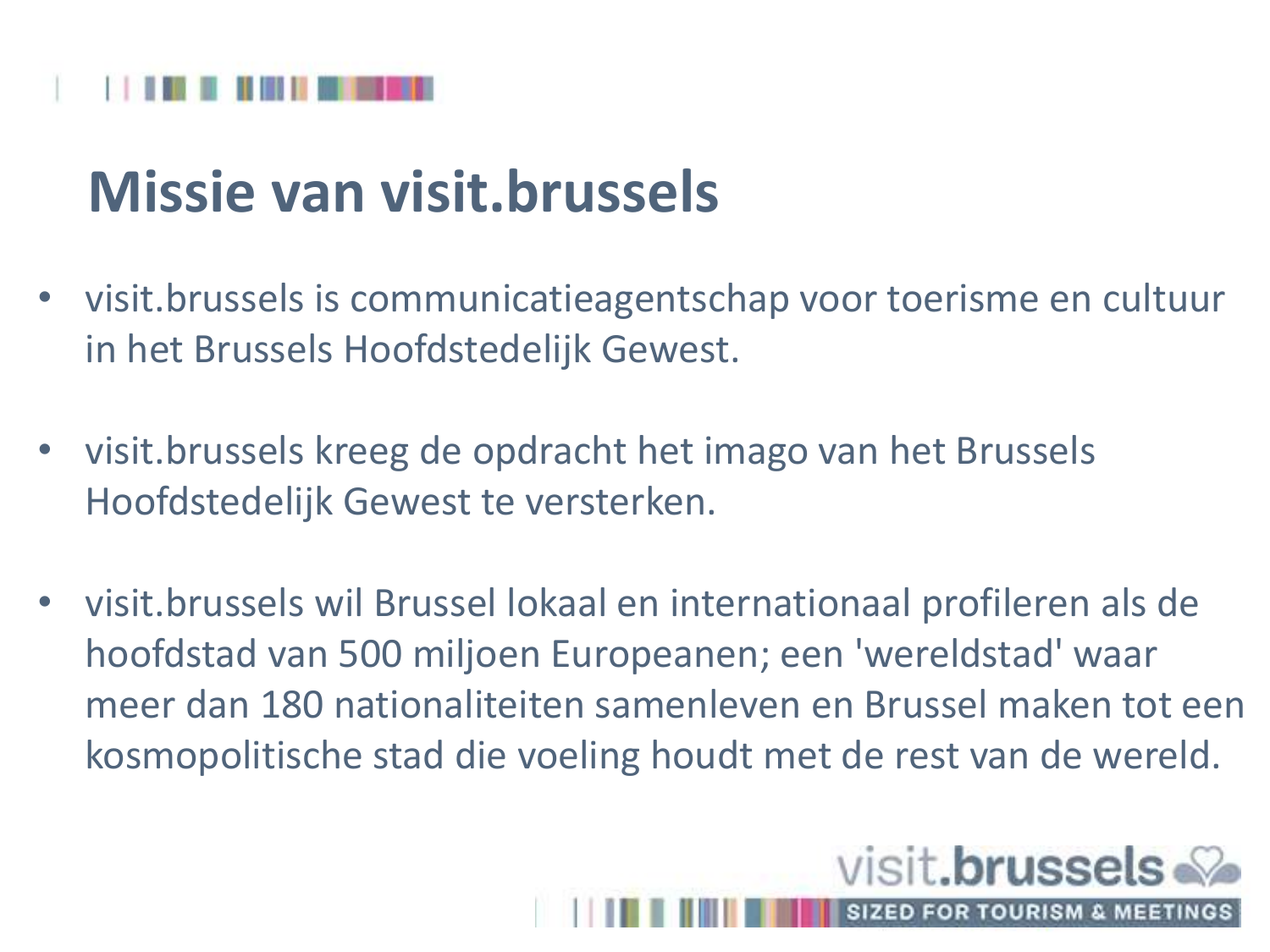

## **Structuur nieuw agentschap : 5 pijlers**

#### Content

- Destination Management : Culture & City life
- Destination Management : Convention & Association

visit.brussels

**SIZED FOR TOURISM & MEETING** 

#### Support

- Sales & Marketing
- Operating & Financial
- Events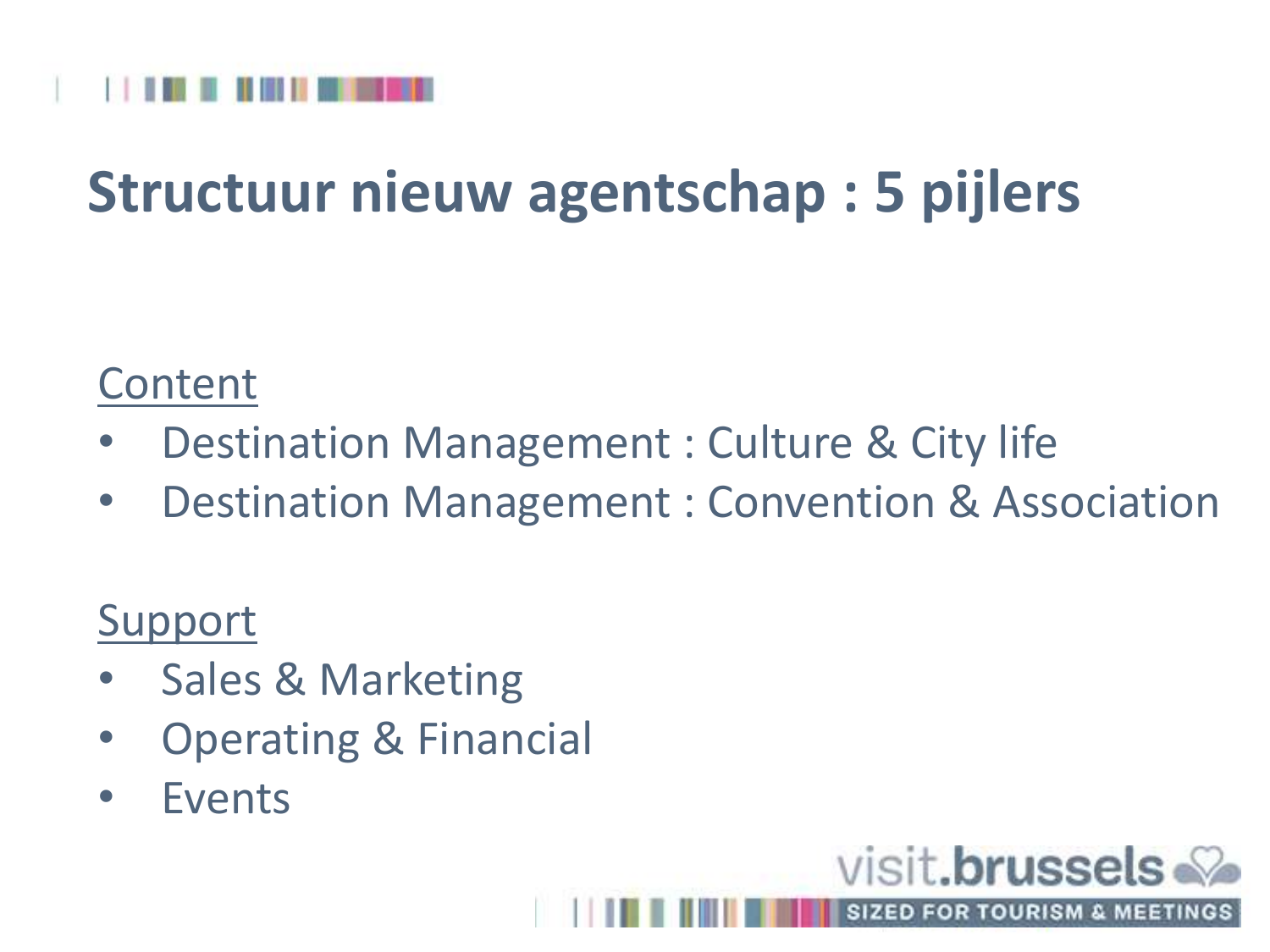#### **Culture & City Life**

#### Les priorités / de prioriteiten :

1. Le deploiement de l'offre touristique sur les 19 communes De ontwikkeling van het toeristische aanbod over de 19 gemeenten

visit.brussels

**SIZED FOR TOURISM & MEETI** 

- 2. Capitale de 500 millions d'Européens… une ville-monde Hoofdstad van 500 miljoen Europeanen… een wereldstad
- 3. Collaboration renforcée avec le secteur culturel Sterkere samenwerking met de culturele sector
- 4. « agenda.brussels » pour la communication culturelle « agenda.brussels » als cultuurcommunicatiemerk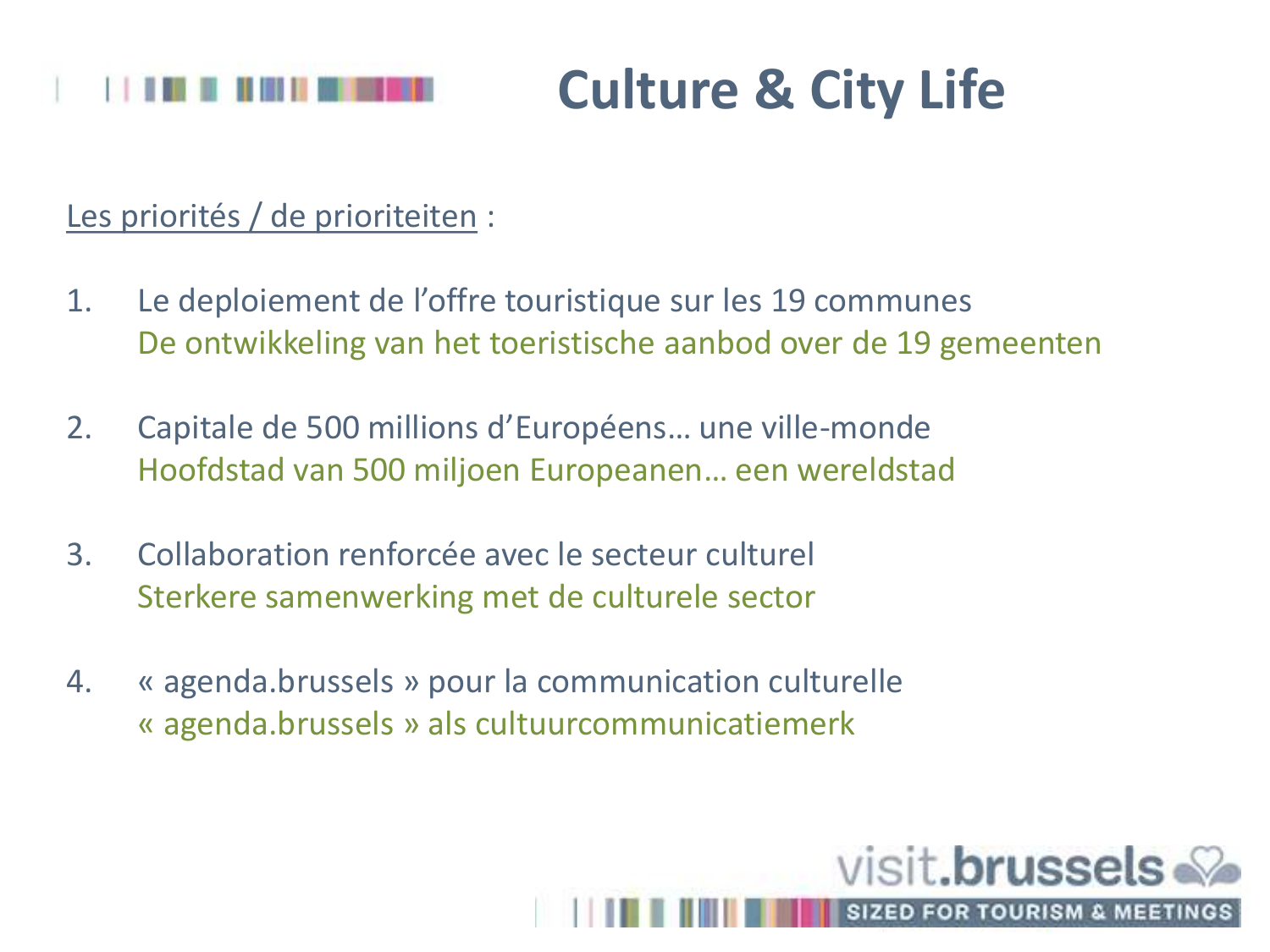

#### **Sales & Marketing**

visit.brussels

**SIZED FOR TOURISM & MEET** 

Les priorités / de prioriteiten :

- 1. Une expérience unique de l'accueil à la promotion Een unieke ervaring van het onthaal t.e.m. de promotie
- 2. Un système Open Data et 2 nouveau sites internet Een Open Data systeem en 2 nieuwe websites
- 3. Promotion internationale renforcée Versterking van de internationale promotie
- 4. Création d'une service de « Market intelligence » Creatie van een afdeling « Market intelligence »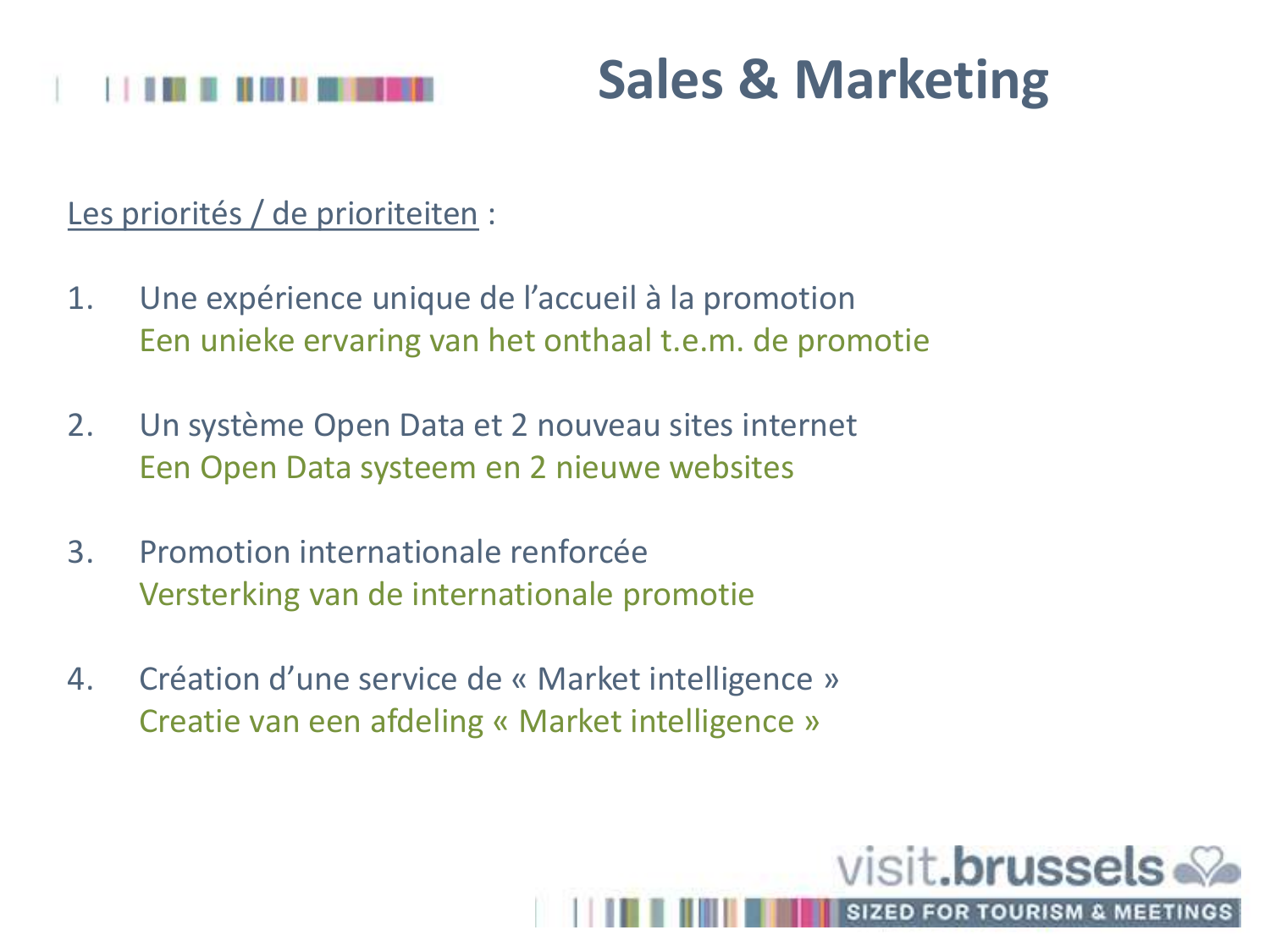

Les priorités / de prioriteiten :

- 1. Une vitrine du marketing affinitaire Een vitrine voor de affinitaire marketing
- 1. Plus de partenariats et de la coproduction Meer partnerships en coproductie
- 2. Rayonnement international des événements Internationale uitstraling van evenementen
- 3. (Co-)organisateur d'événements publics (Co-)organisator van publieke evenementen

visit.brussels

**SIZED FOR TOURISM & MEETIN**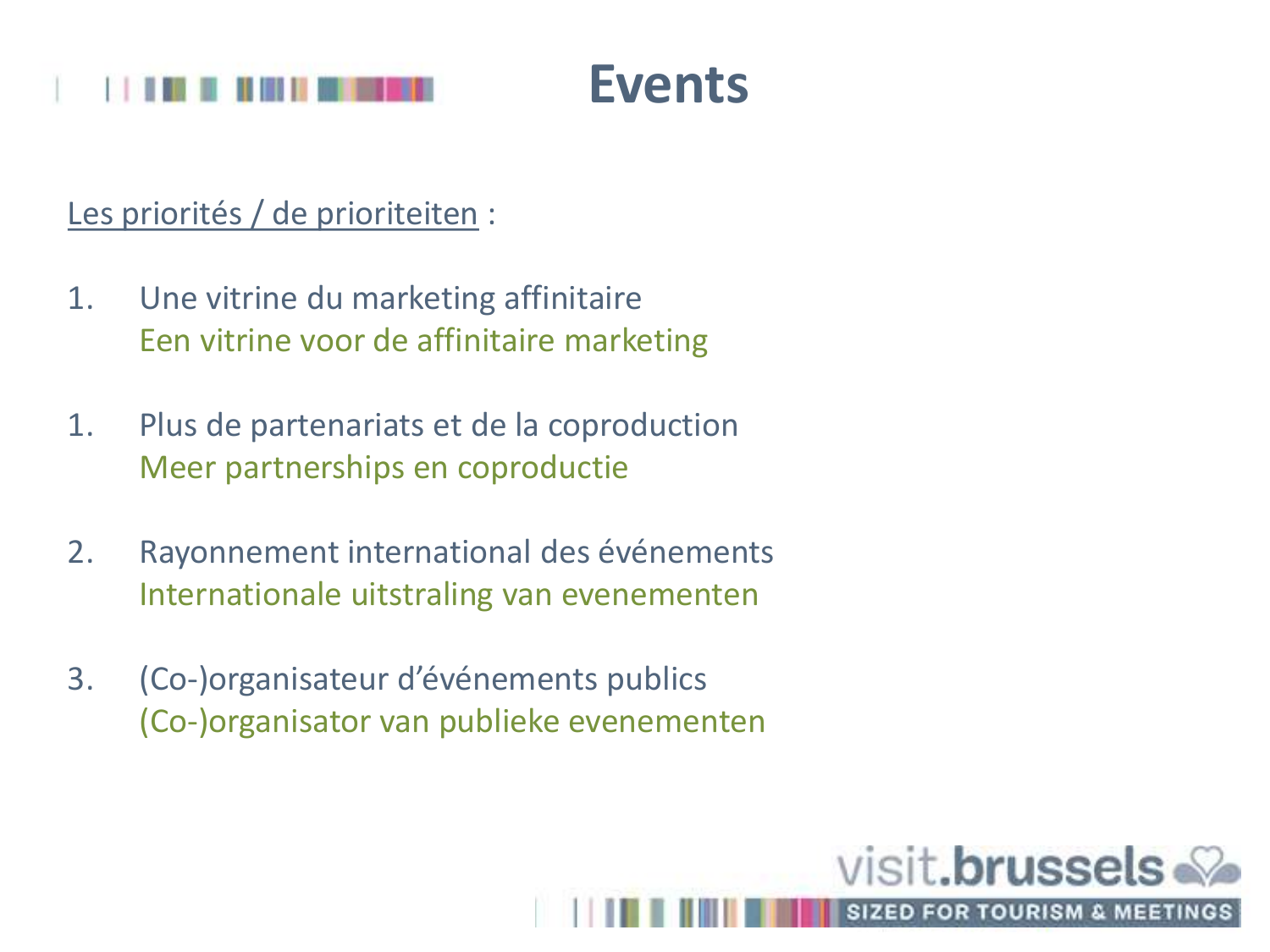

## **Operating & Financial**

**Arsène 50**

**Box Office**

**BIP**

**Tram Experience**



#### visit.brussels

**SIZED FOR TOURISM & MEETINGS**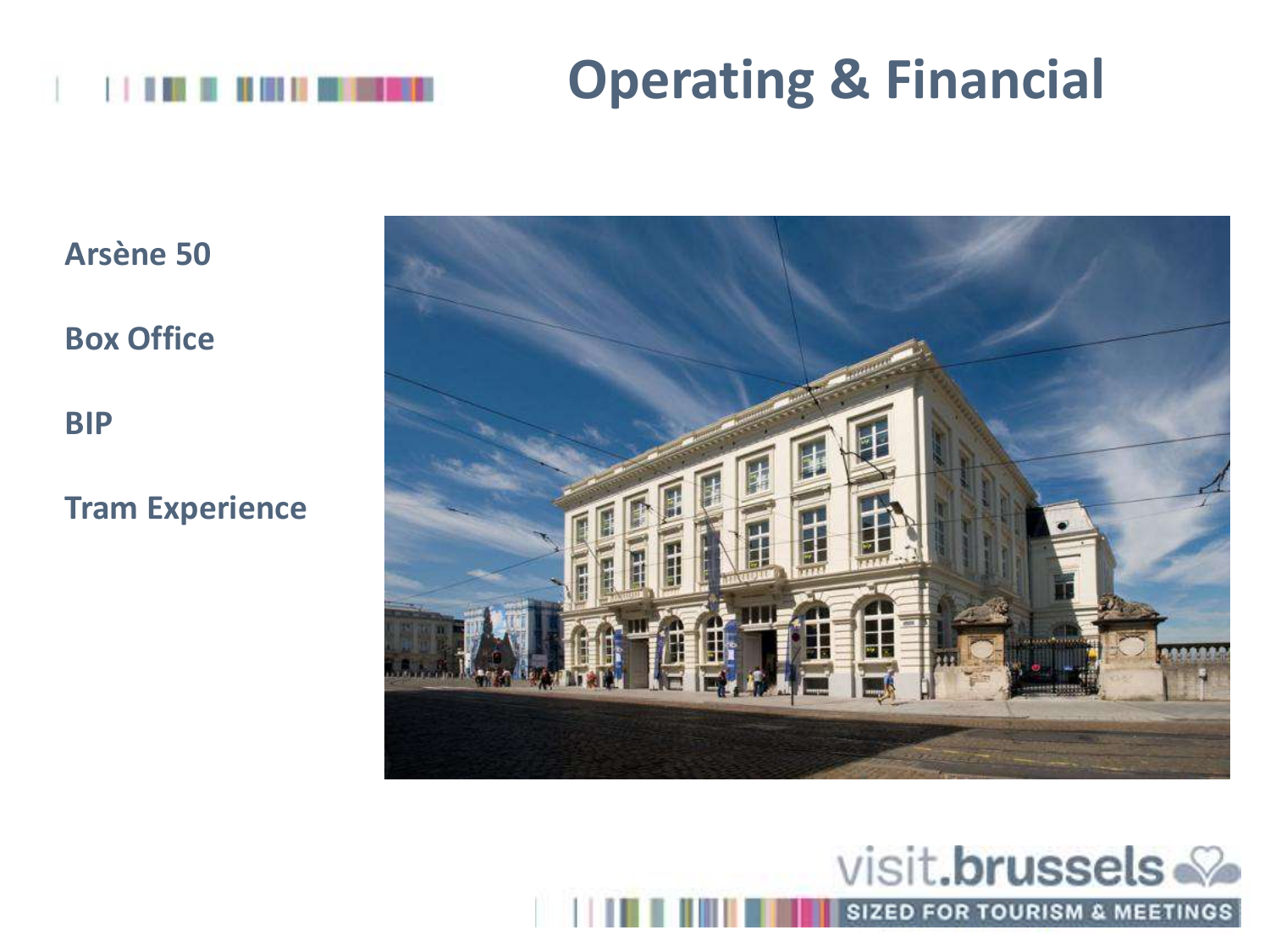

## **Affinitaire Marketing**

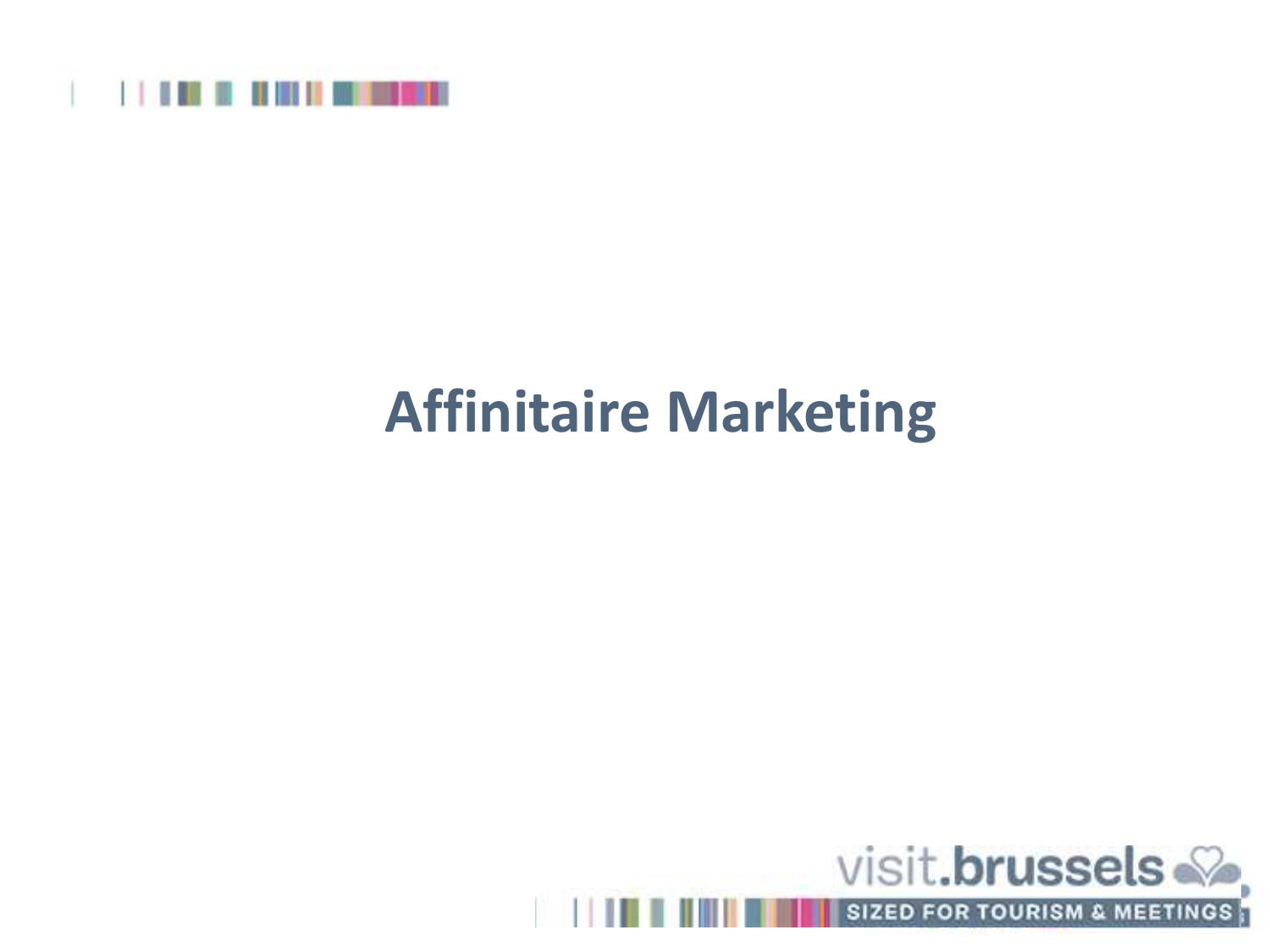# **Affinity Marketing**

• The housewife under 50 • The average Frenchman





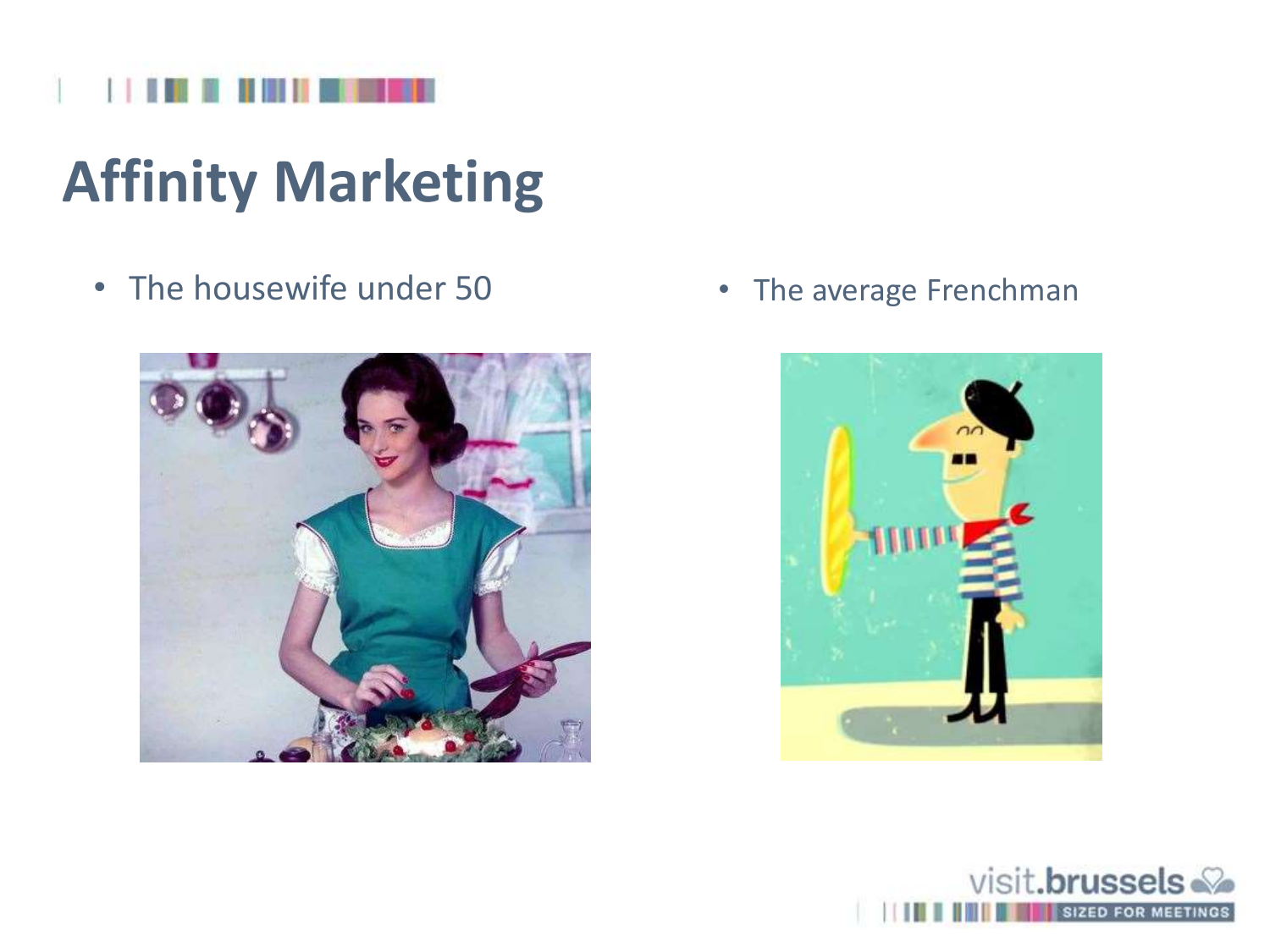# **Affinity Marketing**

**An affinity group can defined around different factors:**

- Stages in life : students, family, single, etc.
- Elements of behavior : purchasing behavior, sense of belonging (brands, clubs, ...), commitment to an institution…
- Way of life : passions, professional occupation…

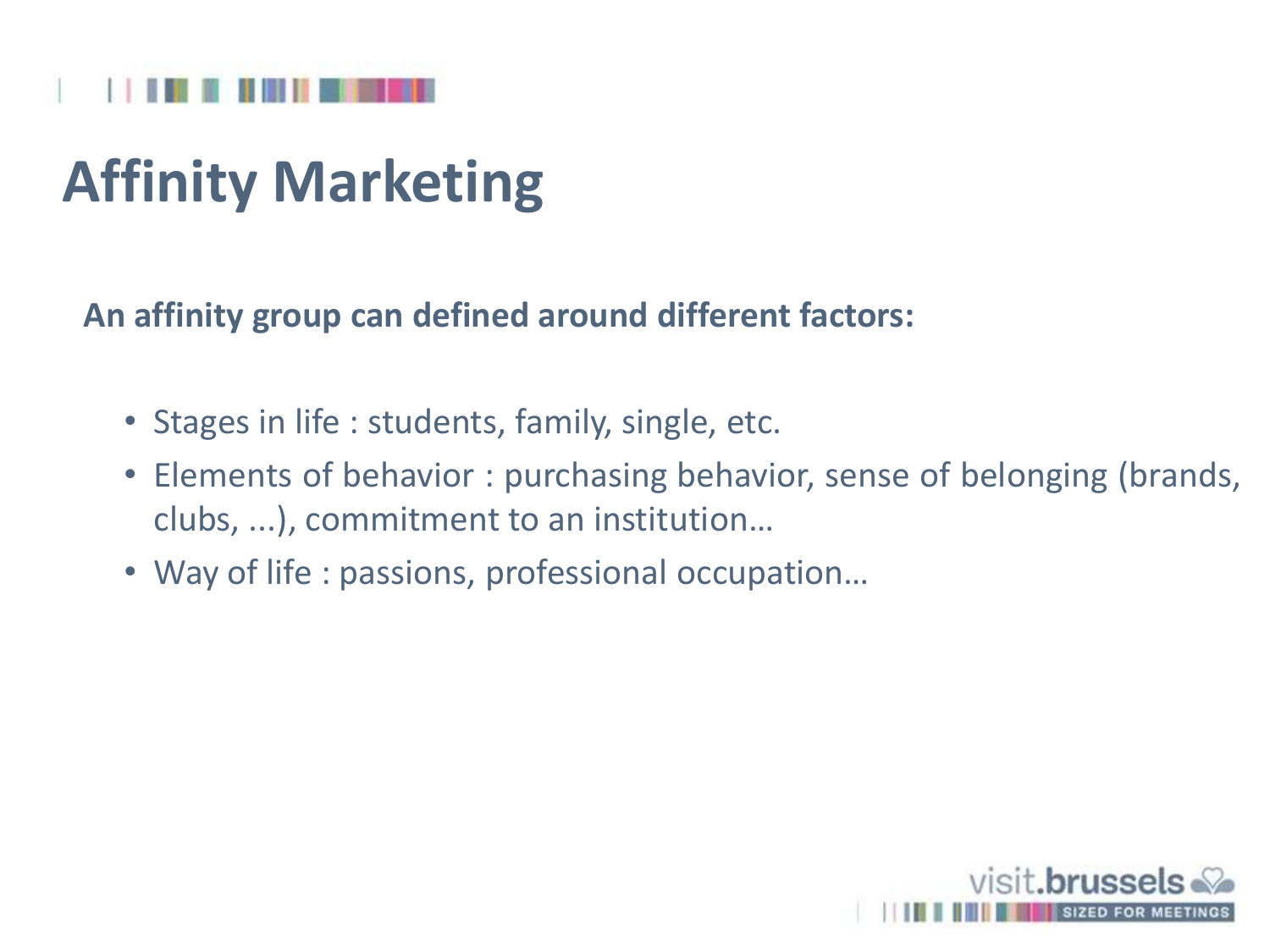#### **4 clusters based on our DNA**

Green = new topics since 2016

**Art & Creativity** : Comic Strips / Jazz / Mode & Design / Contemporary Art / Performing Arts

**City Life** : Foodies (Gastronomy + Beer) / Gay / Kids / Youth / Nightlife / Green / Tourism for all ( > PMR) / Sport / Neighbourhoods & Diversity / Pop & Street culture

**Heritage** : History / Heritage / Museums / Art Nouveau & Art Deco / Surrealism / Folklore / 14-18 / UNESCO

visit.**brussels** 

**SIZED FOR TOURISM & MEET**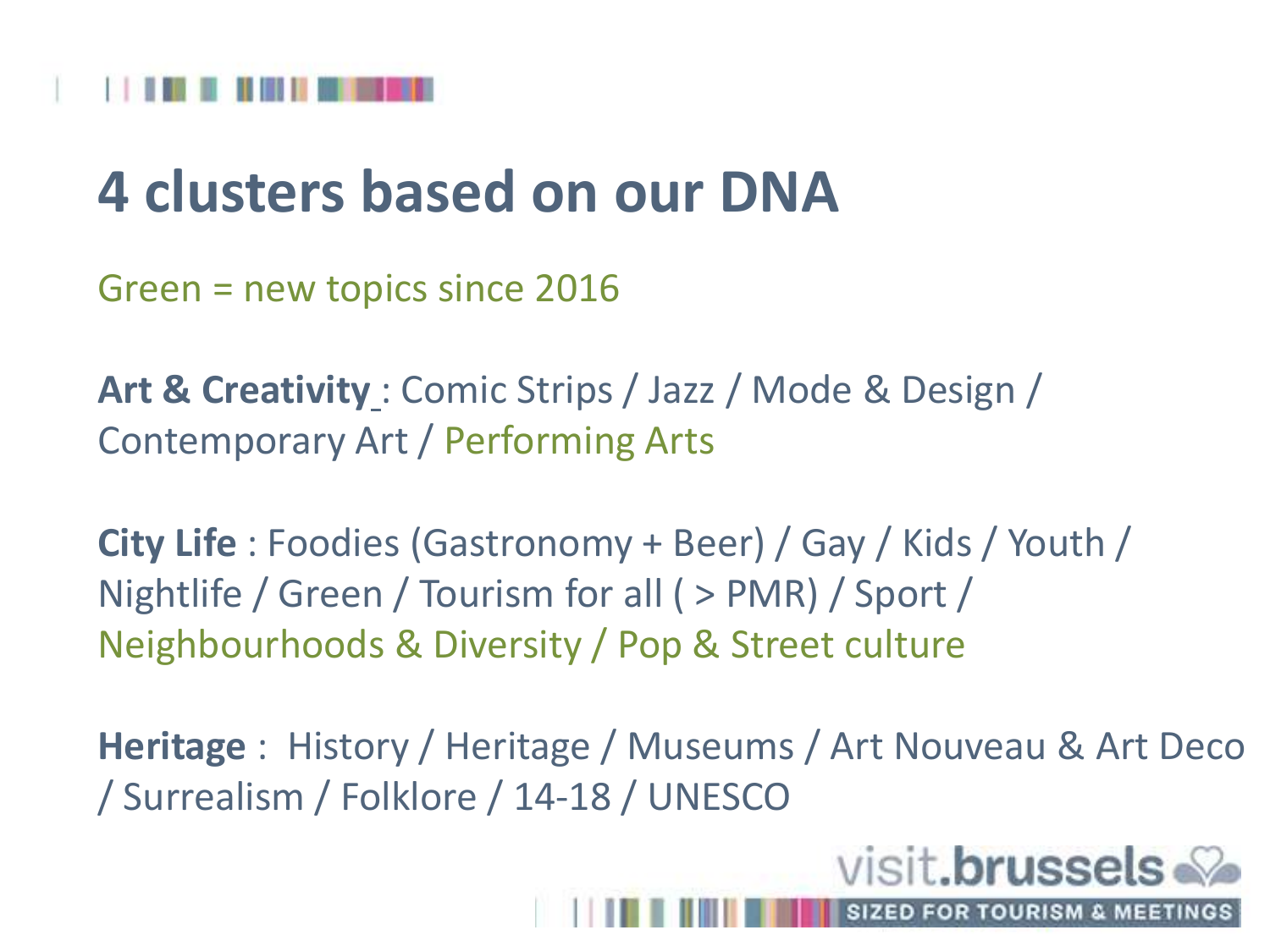

#### **4 clusters based on our DNA**

#### **Europe** :

- Brussels as the European Capital
- European Quarter
- Expat communities
- Europe.direct

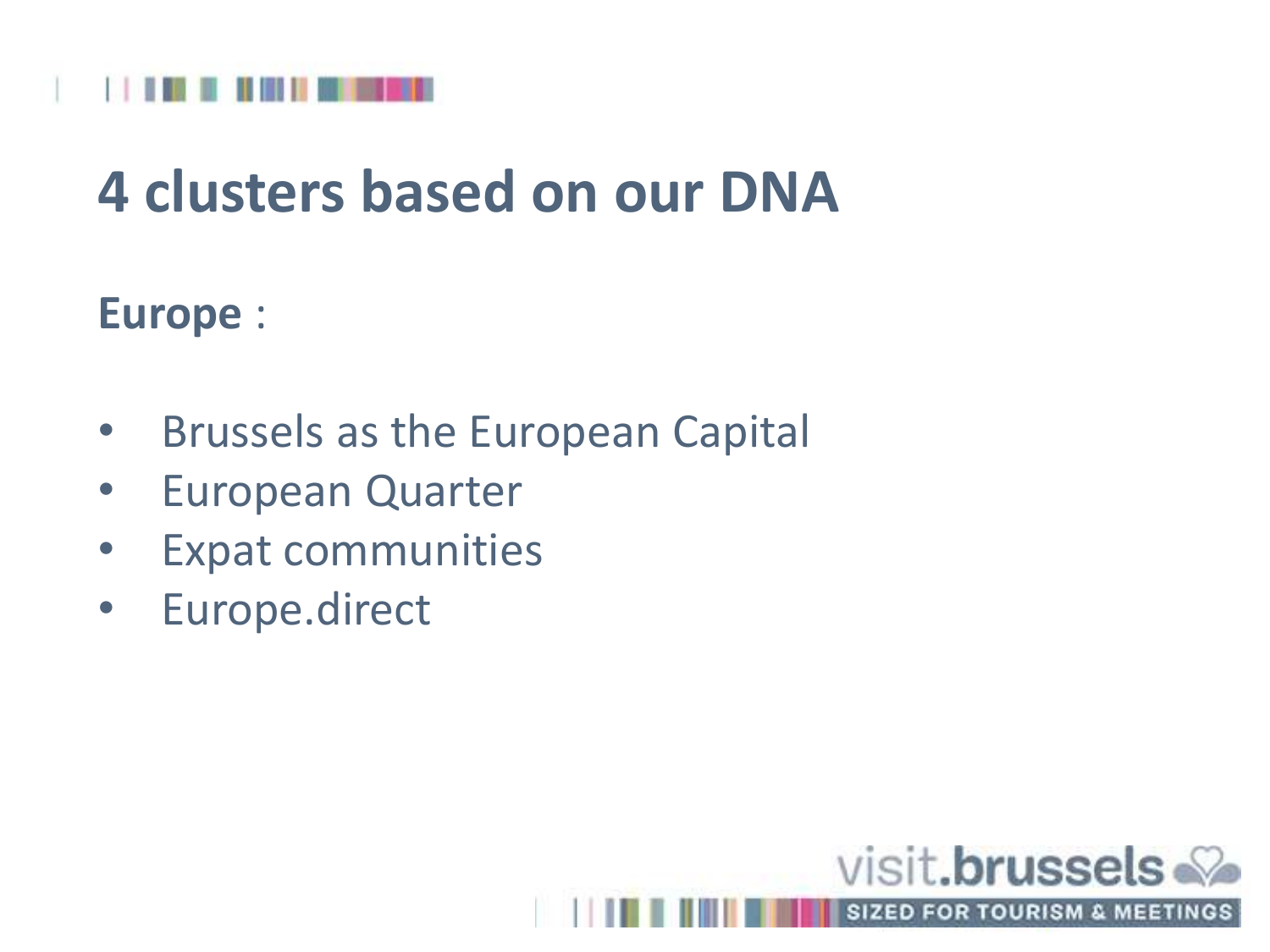

#### **Samenwerking met de culturele sector**



**SIZED FOR TOURISM & MEETINGS**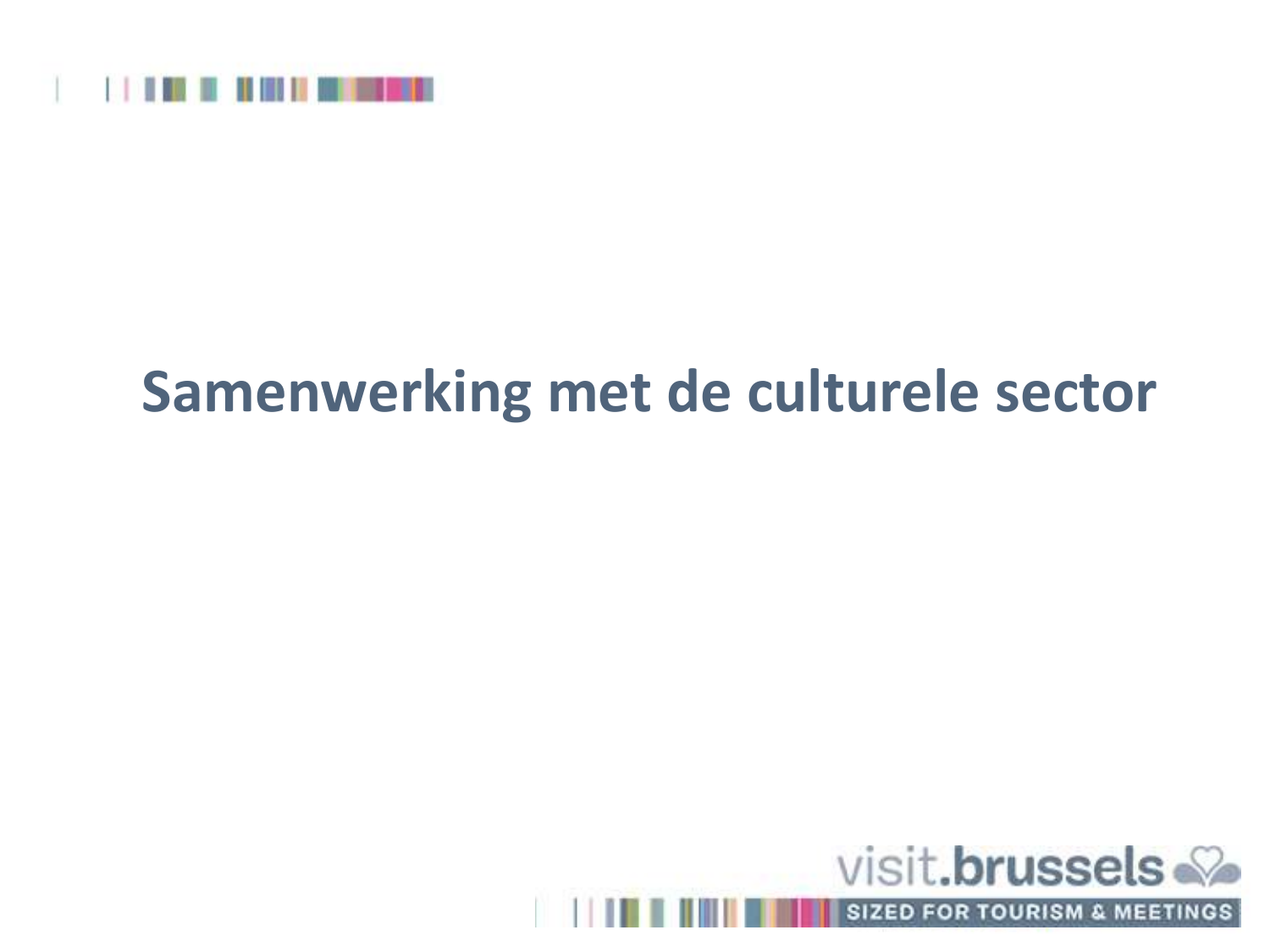## **Linken met de culturele sector**

- Strategisch comité: RAB-BKO, Brusselse Museumraad, De Munt
- Producten: agenda.brussels, Arsène 50, Boxoffice, brochures, websites, sociale media …
- Samenwerking voor evenementen

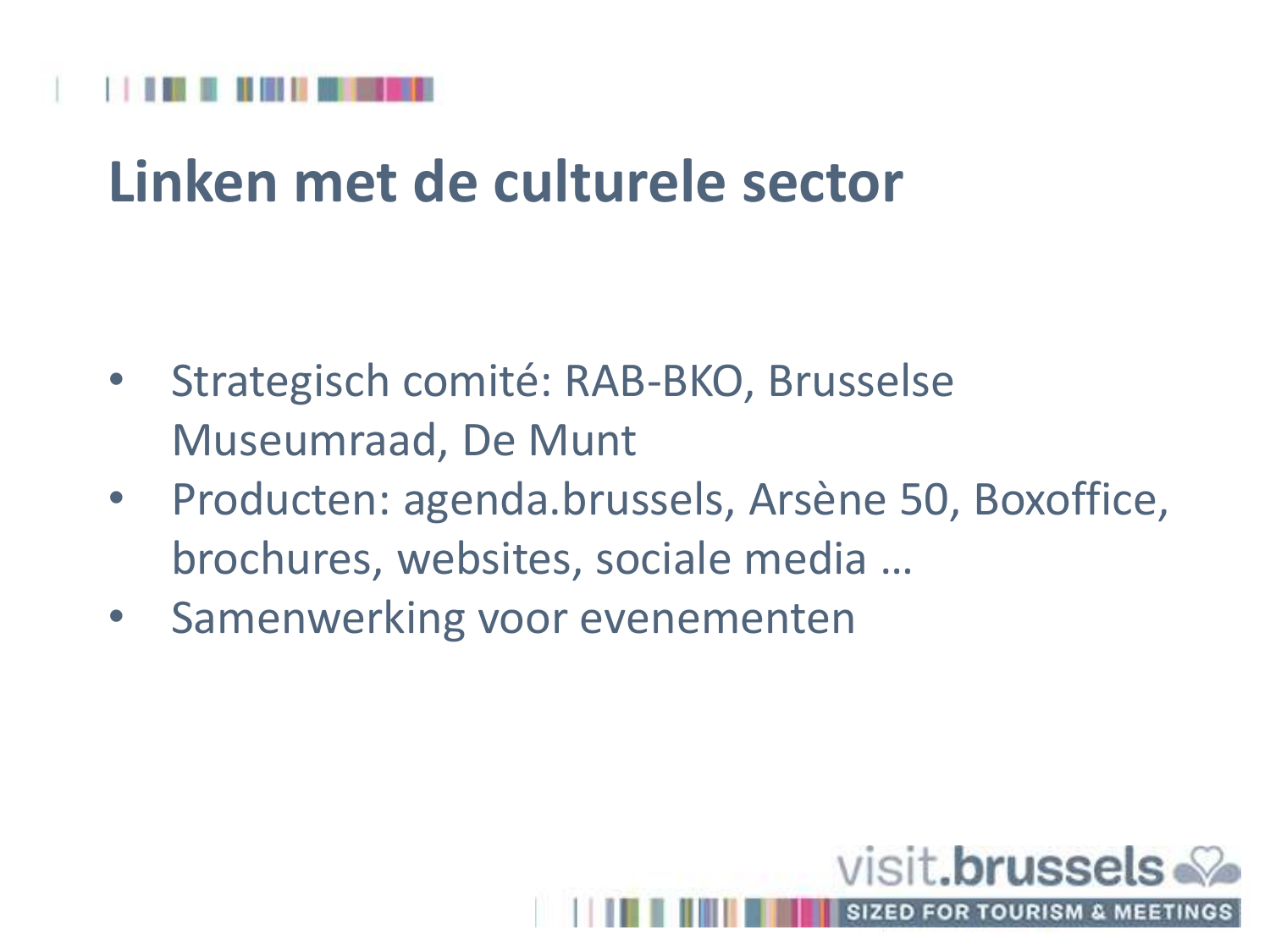

## **Linken met de culturele sector**

- Netwerking: affinitaire marketing
- PPP: Platform for Partner Promotion
- Press & fam trips
- visit.brussels awards

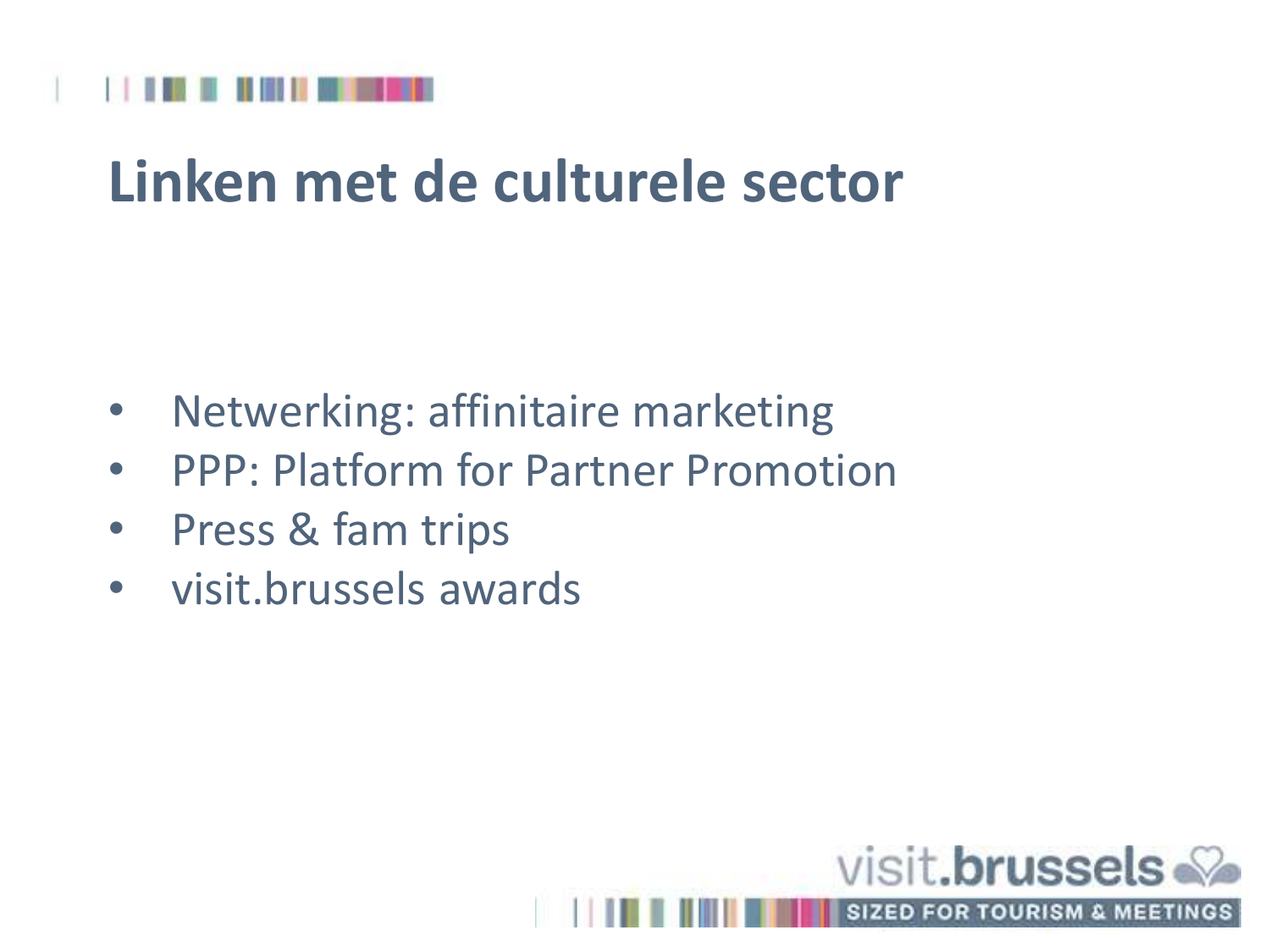

## **Linken tussen MICE toerisme en cultuur**

- Culturele instellingen voor MICE events
- Cultureel programma bij meetings en congresen
- BLEISURE: make them stay longer make them come back

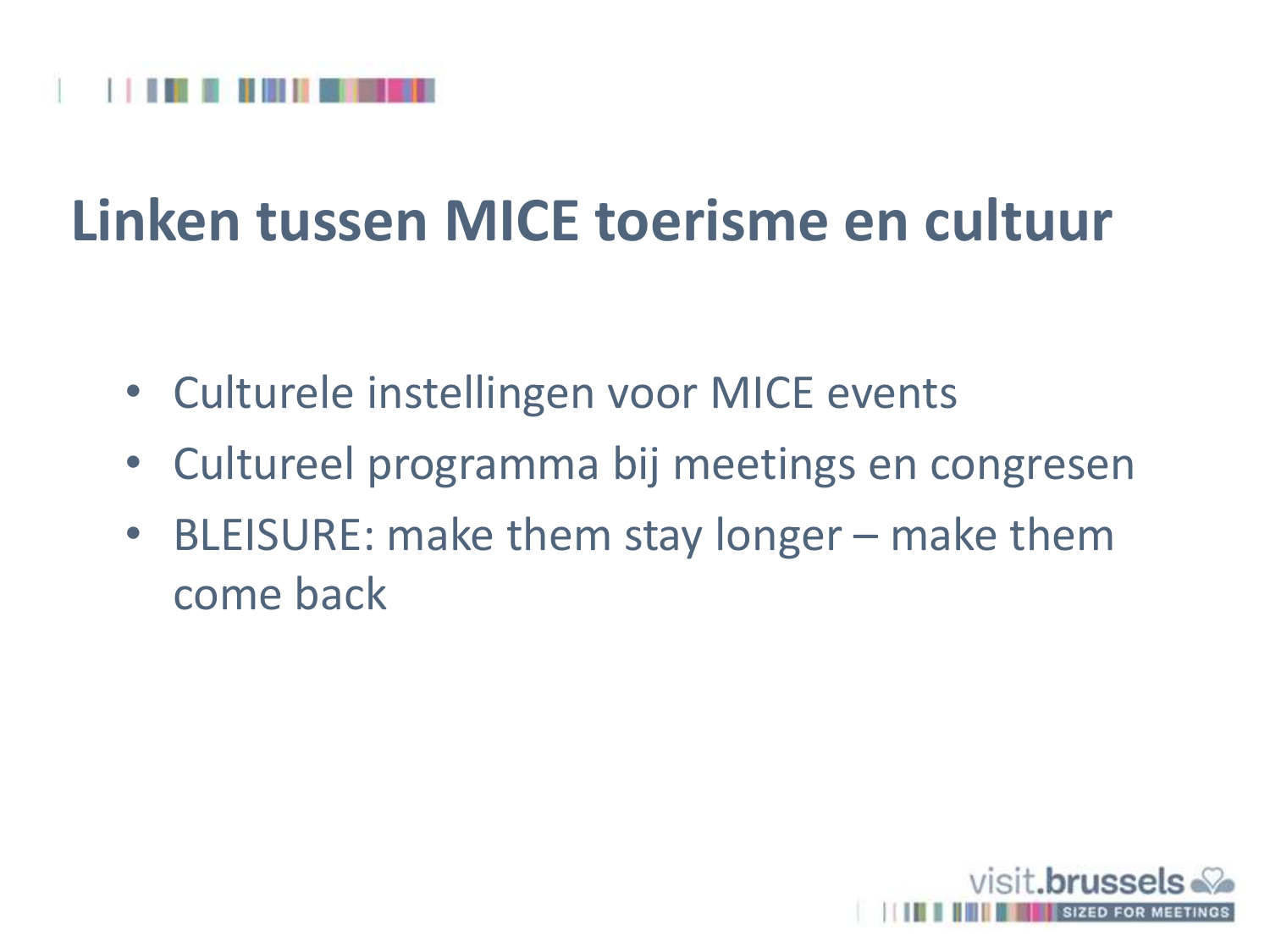

# **agenda.brussels cultuurcommunicatie**



**SIZED FOR TOURISM & MEETINGS**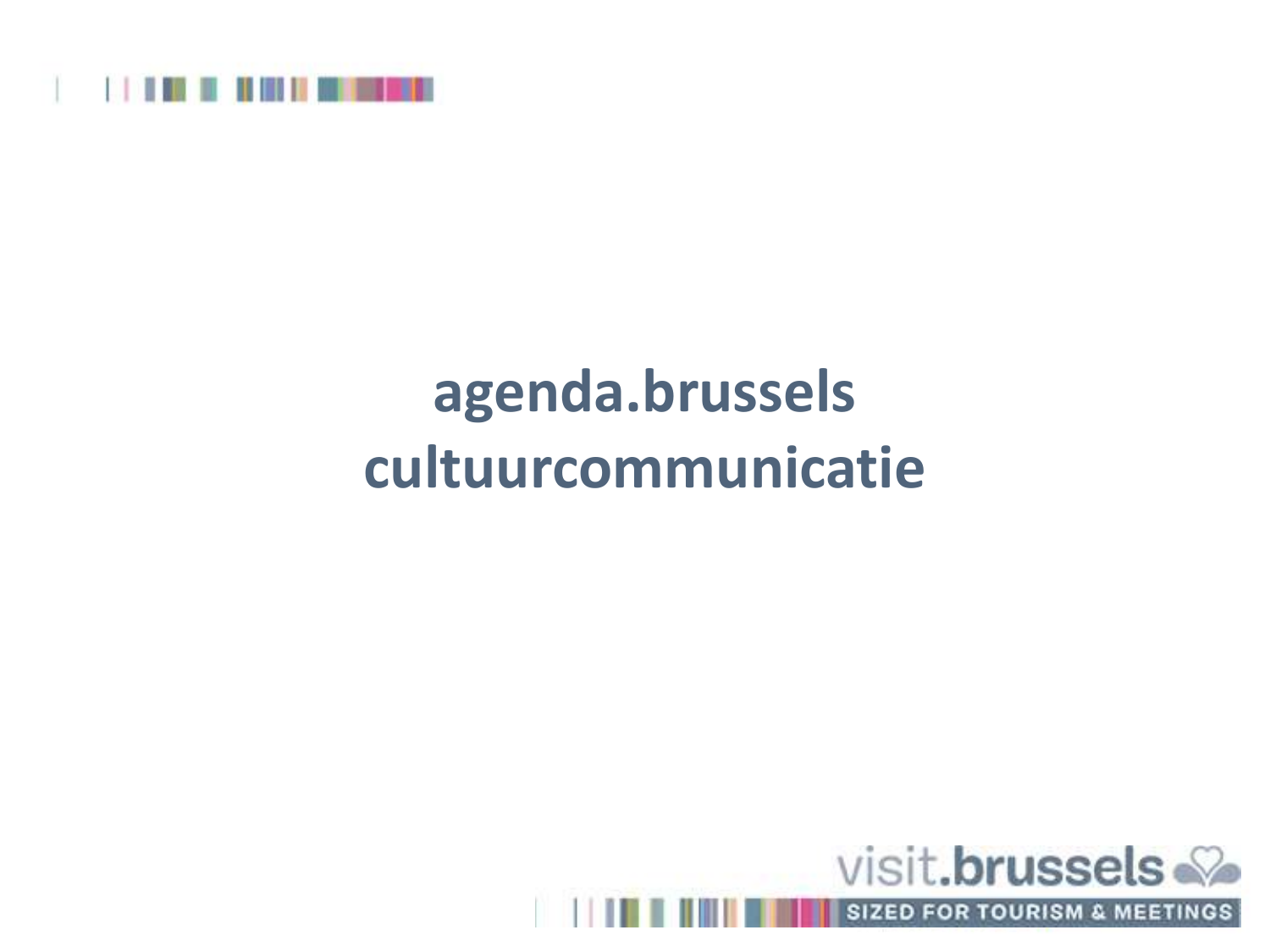

- Back office : gecentraliseerde invoer, geconnecteerde databanken
- Front office : geïntegreerde strategie met de verschillende overheden en actoren op het terrein

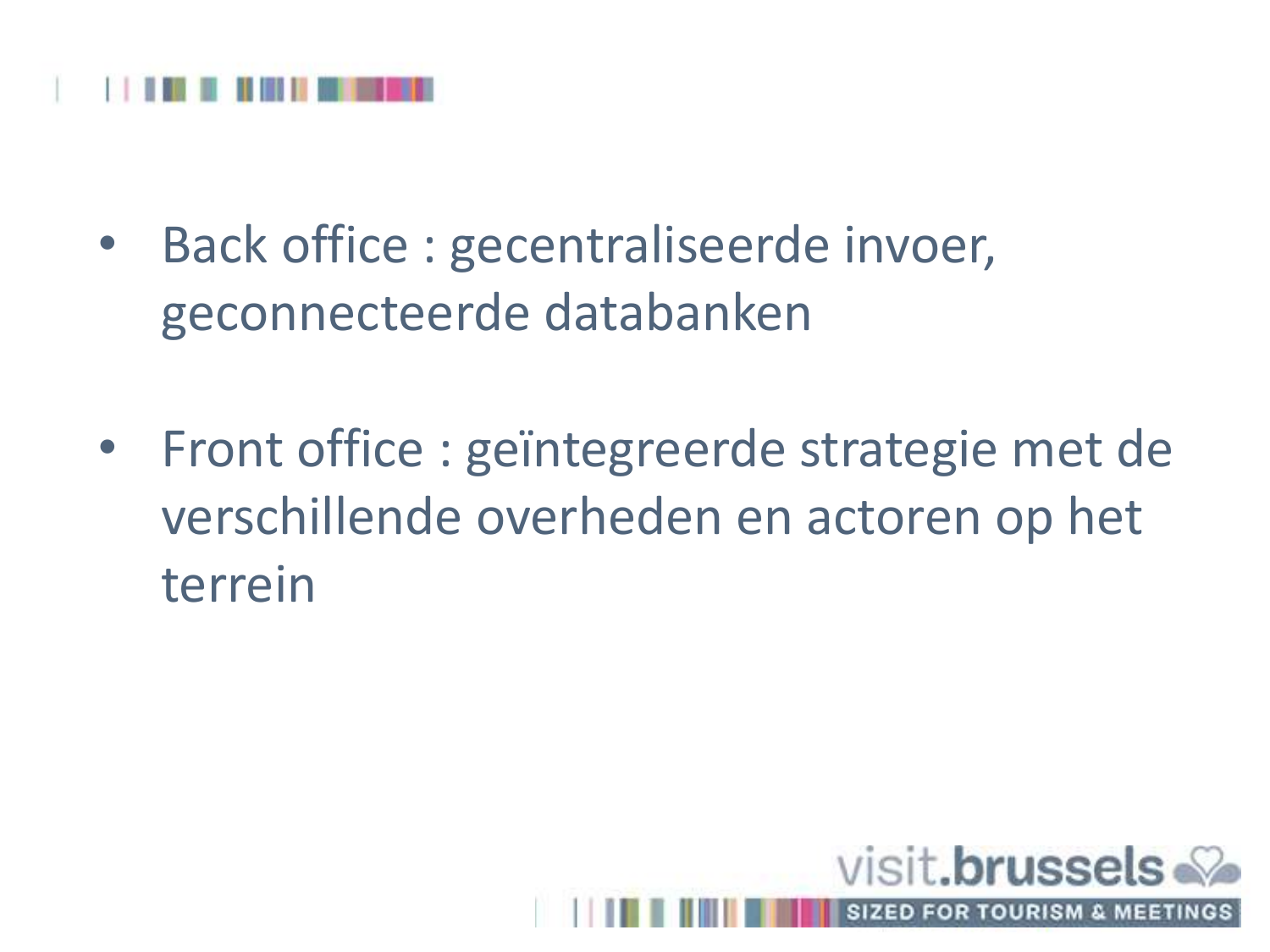

## **Huidige situatie**

- Database agenda: 24 000 activiteiten per jaar
- Nieuwe drietalige websites www.agenda.brussels (> agenda.be)
- Promotietools: NECA, Brussels Arts Guide, Guide culturel,… (Fondation pour les Arts), affinitaire marketing,…

visit.**brussels** 

**SIZED FOR TOURISM & MEET**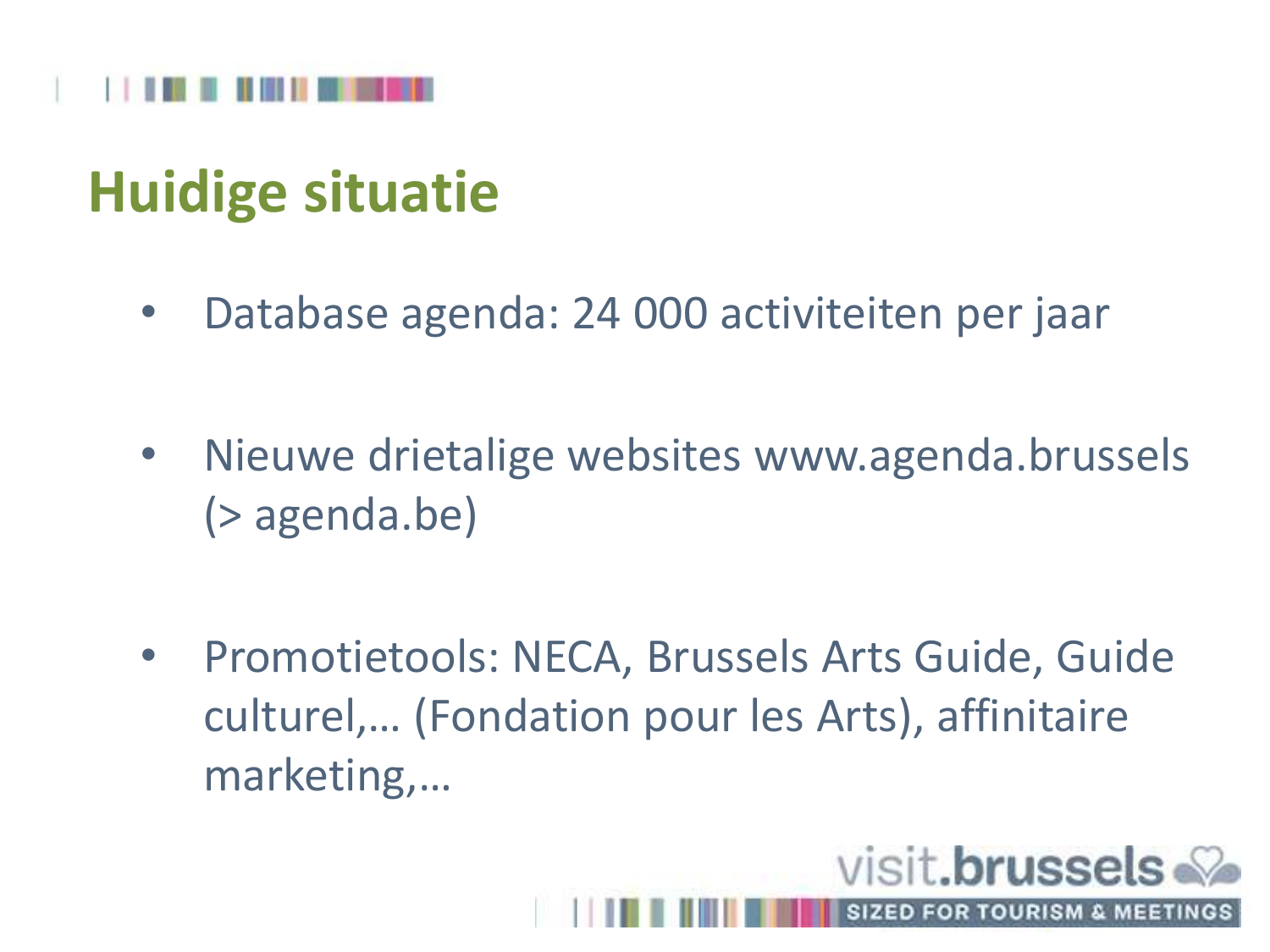

**Guitar Festival & Competition** From Apr 22, 2016 to Apr 26, 2016

From Apr 14, 2016 to Apr 17,

From Mar 25, 2016 to Mar 27, 2016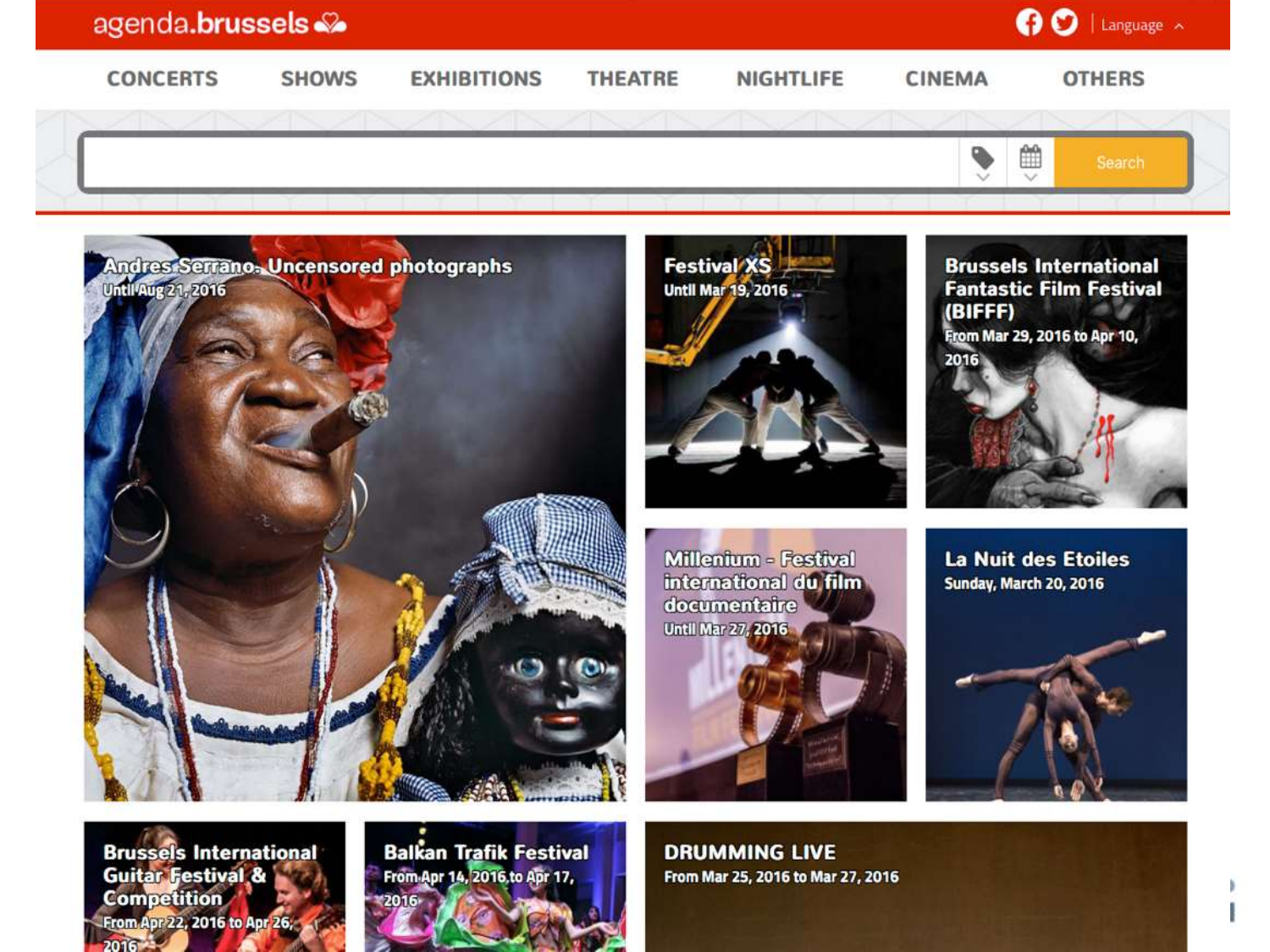

#### **Toekomst**

- apidata.brussels : open data systeem
- agenda.brussels : merk voor cultuurcommunicatie in Brussel

visit.brussels

**SIZED FOR TOURISM & MEETI** 

- Samenwerking verschillende overheden
- Afstemming partners op het terrein
- Print magazine ?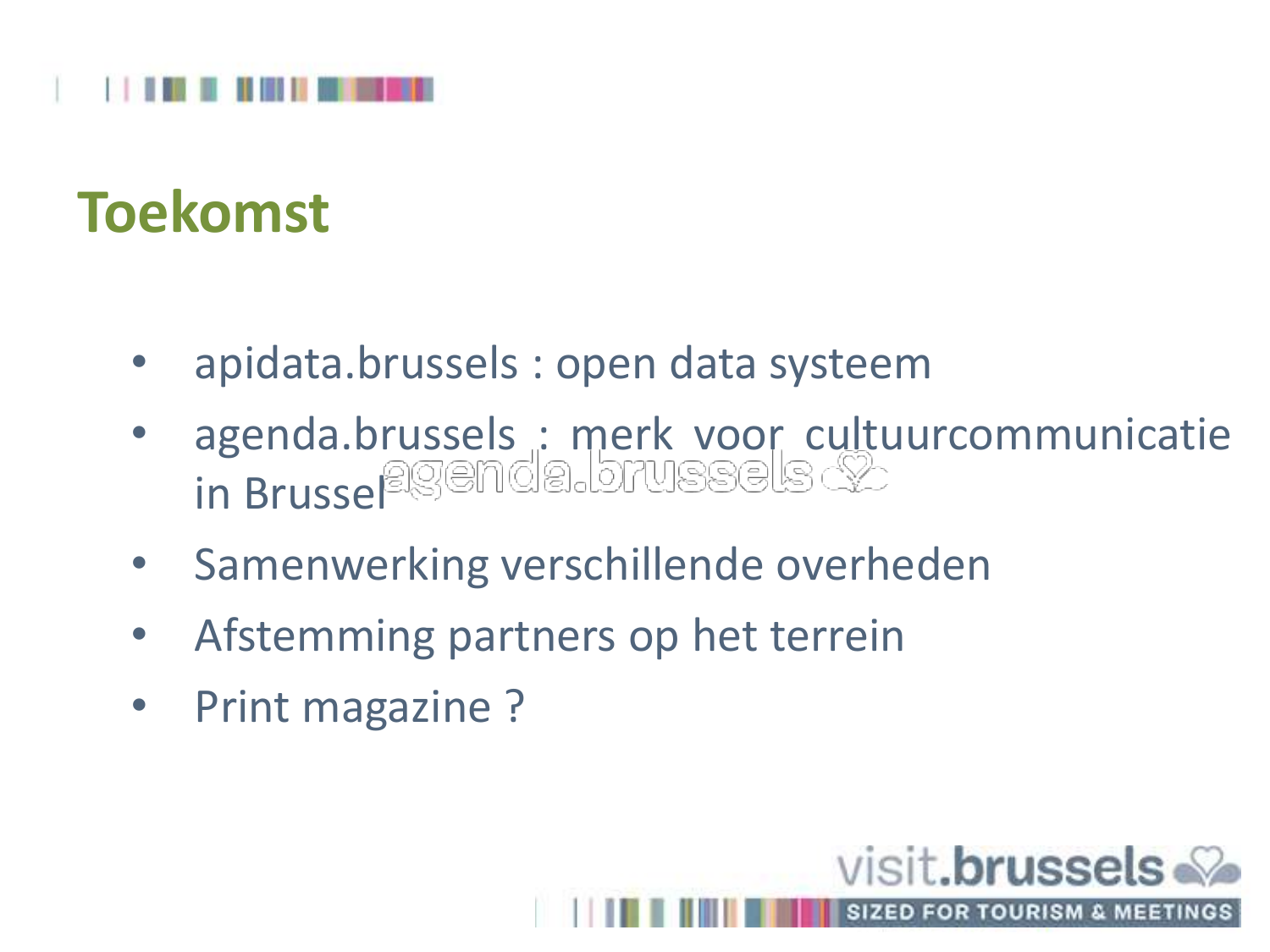

#### **MIXITY.brussels 2017**



SIZED FOR TOURISM & MEETINGS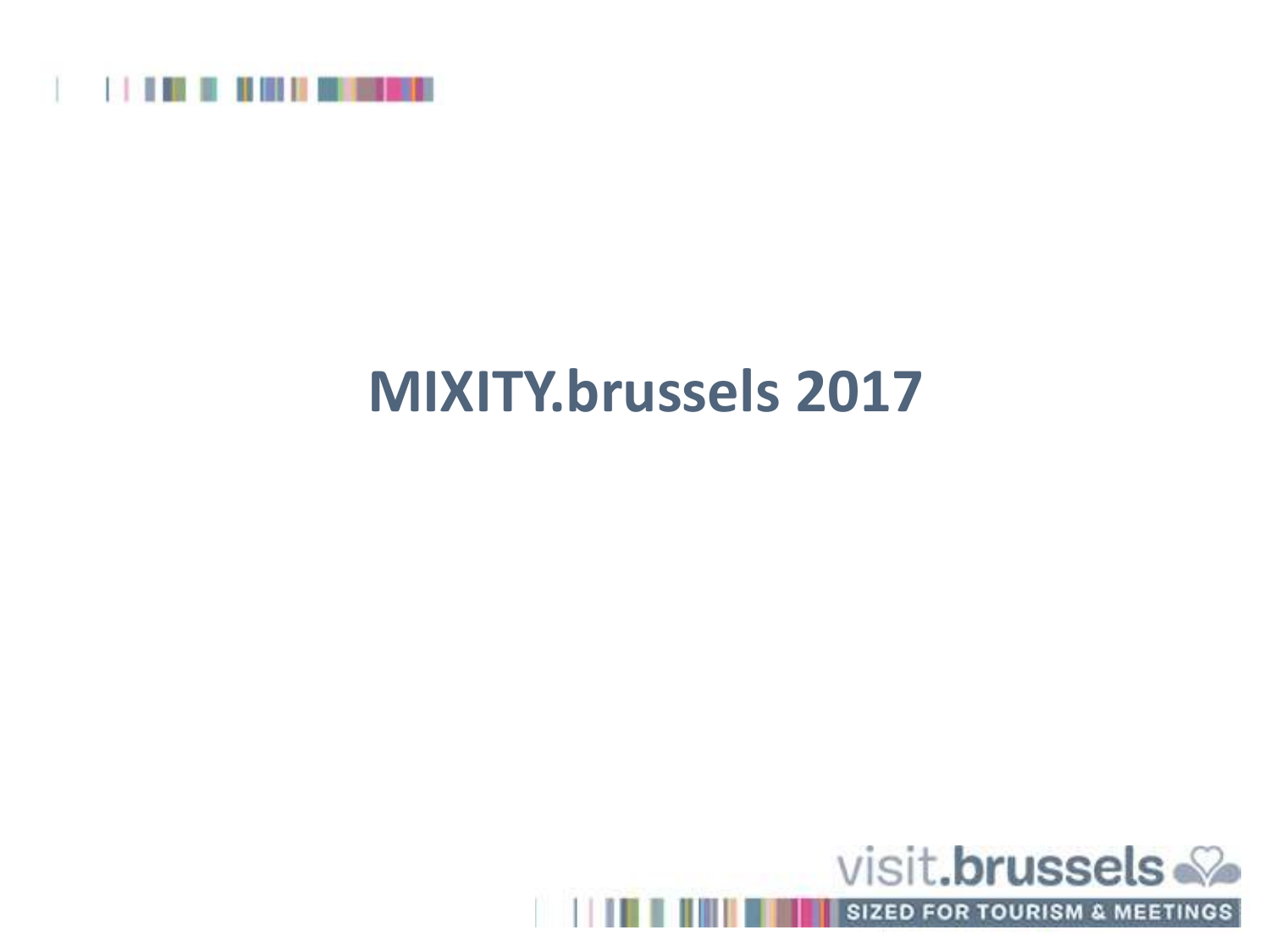

The **world's** heart beats in Brussels **Le coeur du monde bat à Bruxelles Het hart van de wereld klopt in Brussel**

**Thematic year on diversity**

**www.mixity.brussels**

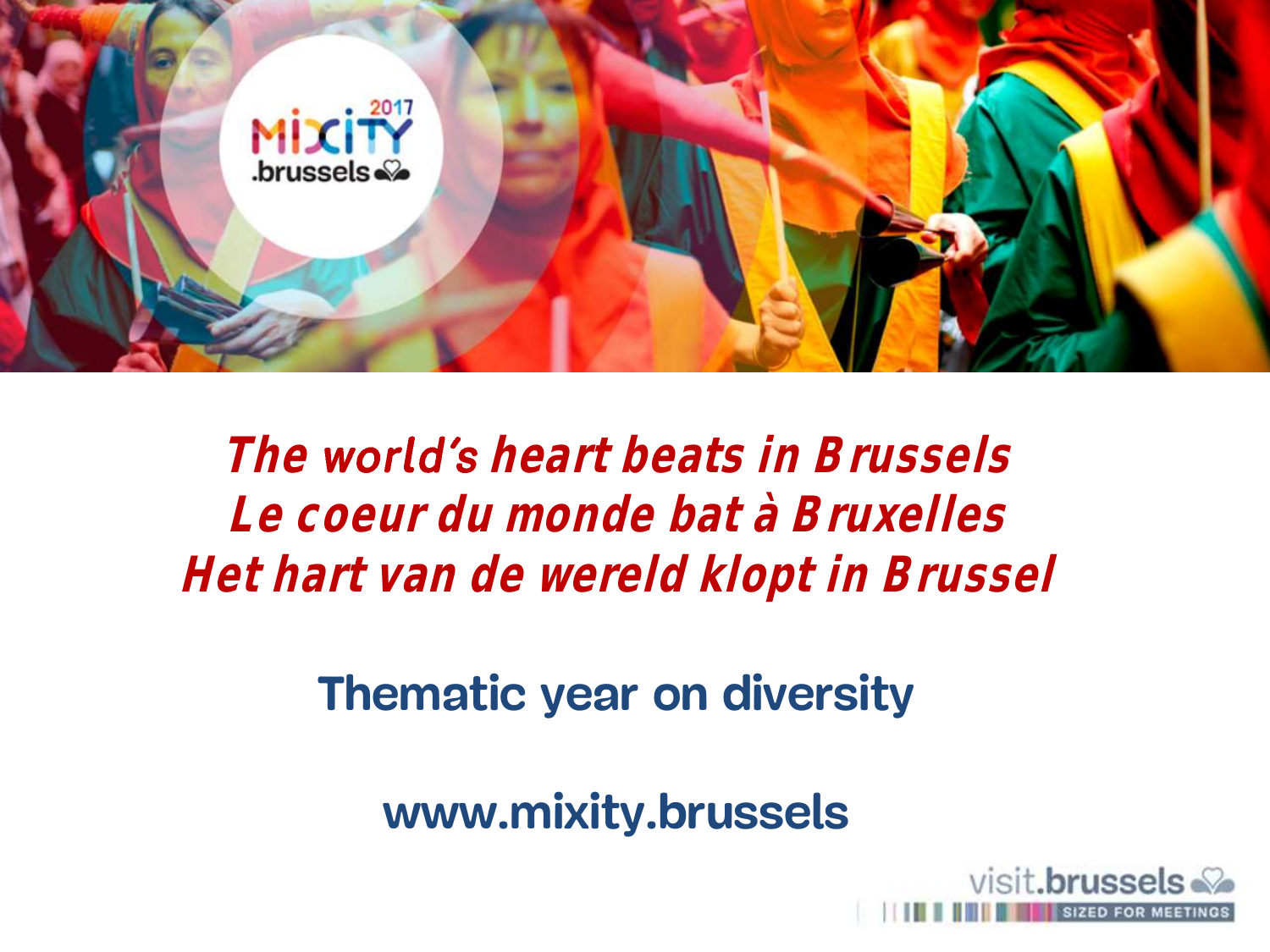

**Calendar based on agenda.brussels with MIXITY labeling**

#### **6 specific MIXITY Events:**

Meet MIXITY.brussels / Hip Hop / Choirs / A giant fresco / Art work on 183 nationalities / Tram 44

#### **6 partners for international promotion:**

Opening House of European History / Reopening Africa Museum / Expo Islam, it's also our history / Expo Jewish Museum/ Couleur Café / Belgian Pride



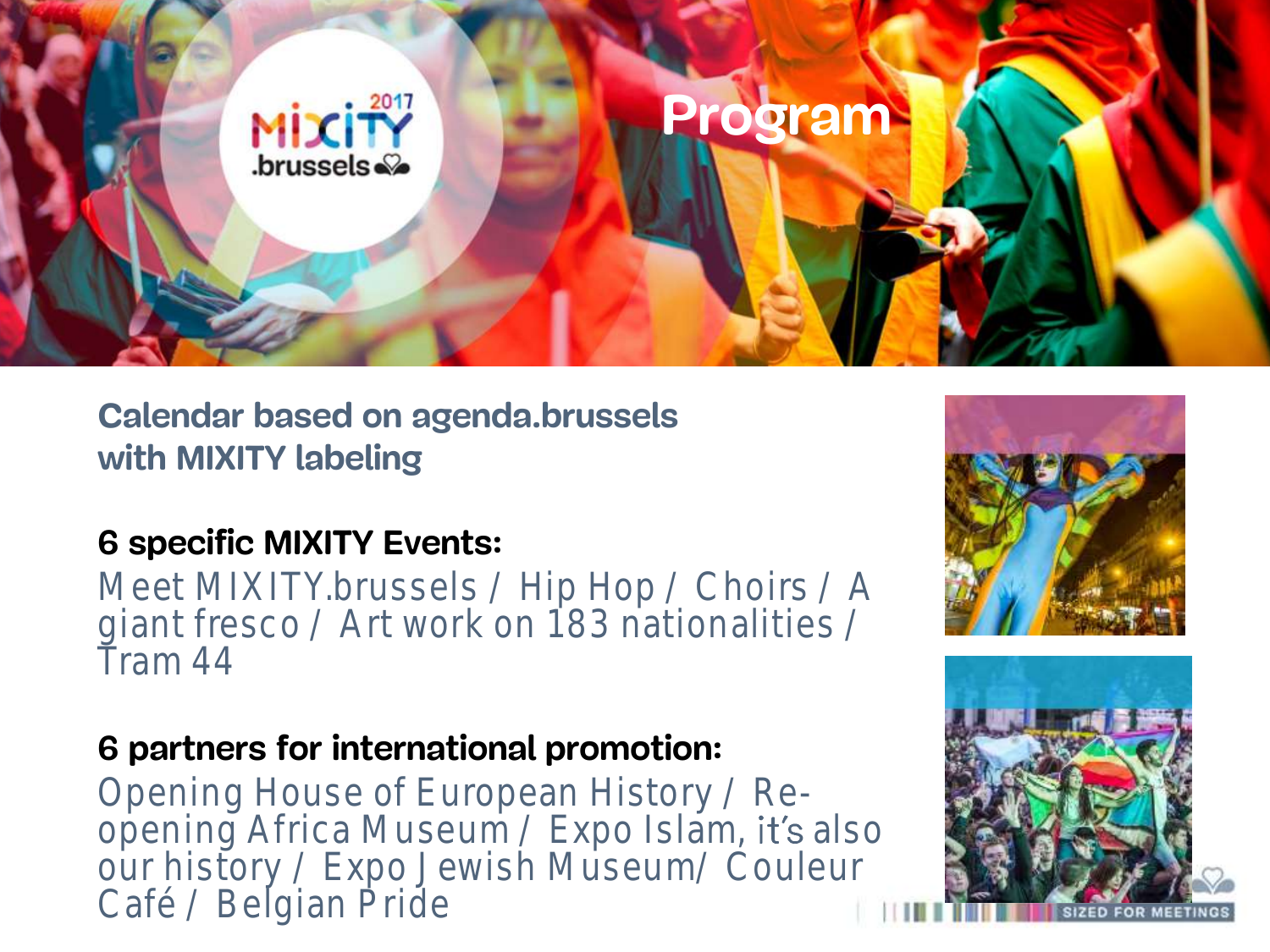



#### **MIXITY Awards**

- MIXITY Tof Event (big + small) / 20 nominees
- MIXITY Best Practice (big + small) / 20 nominees
- Corporate MIXITY Project / 10 nominees
- Audience Award

Projects between 30/10/2014 > 30/10/2016 Terms and conditions online June 3 2016 [www.mixity.brussels](http://www.mixity.brussels/) Awards ceremony May 2017



#### **MIXITY Greeters** "Discover the city"

- More greeters
- More foreign languages **More info:**

www.mixity.brusse **SIZED FOR MEETINGS**